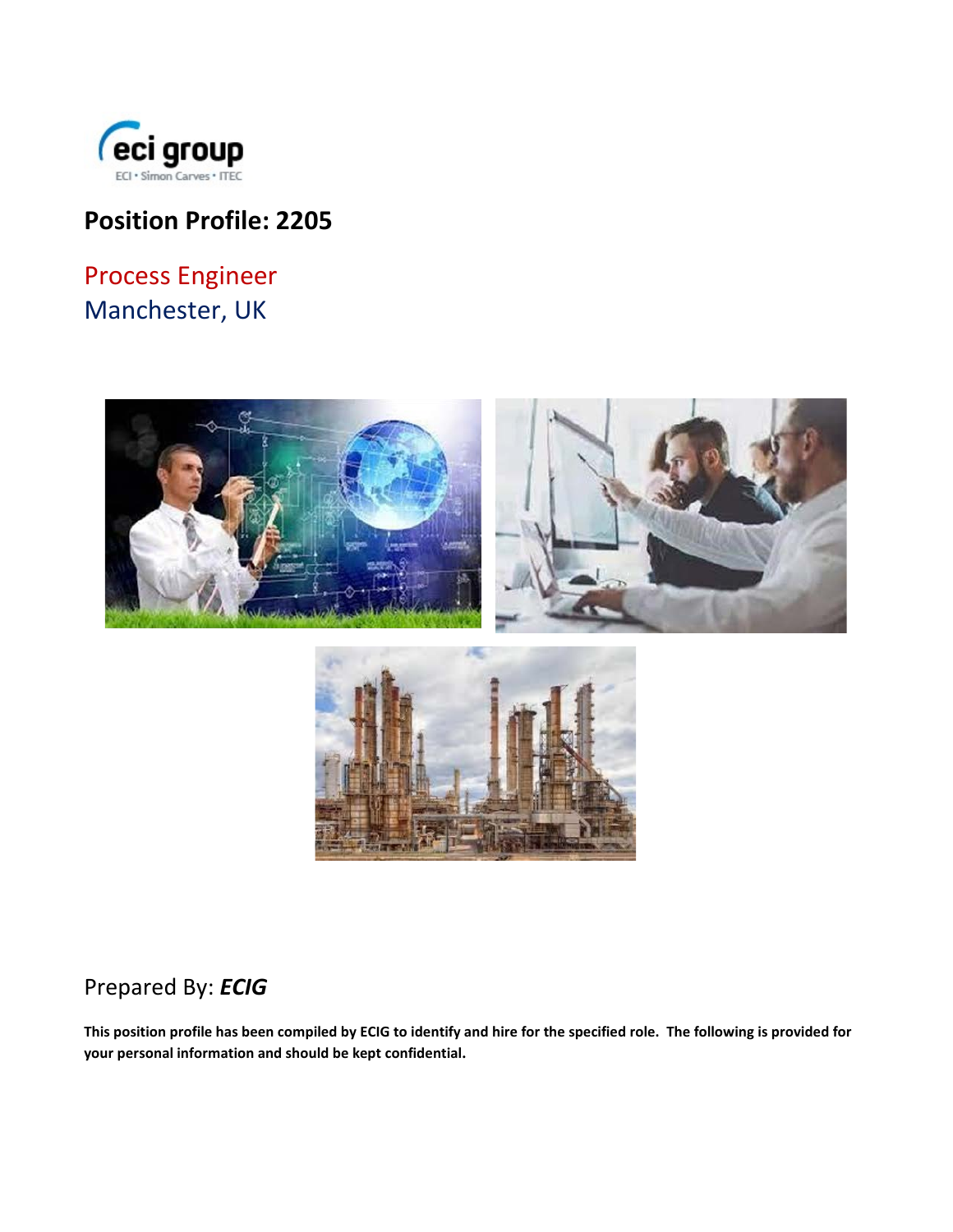

### **Process Engineer [2205]**

The world's leading specialist engineering contractor for low-density polyethylene (LDPE) and ethylene vinyl acetate (EVA) projects has an immediate a need for a **Process Engineer** to manage the engineering work processes, tools, and the quality of the engineering deliverables and to execute the assigned engineering work ensuring that it is executed in a timely and cost effective manner. The role will involve leading teams on larger jobs and also managing smaller consultancy, feasibility studies as required in the ECI Inc. [Simon Carves Engineering] Manchester office.

### **COMPANY INFORMATION: [WEBSITE** <https://ecigrouponline.com/engineering-services/> ]

Founded in 1977 ECI Group Inc. [ECIG] provides world-class engineering solutions to clients around the world, with have a long history of designing and developing industrial facilities and process plants for the production of fuels, chemicals and polymers. With core technical skills focused around the development and design of a range of processes, we continually embrace new technologies and innovative project methodologies which have contributed to our success in this field. Our full-service offering covers all Engineering discipline including Process, Mechanical (Machinery/Vessels), Piping and Pipe Stressing, Plant Layout, Electrical, Control & Instrumentation, and Civil & Structural. Our engineering services expertise includes:

- $\triangleright$  Concept Development feasibility, cost estimates, front end design, basic engineering
- $\triangleright$  Detailed Design hazard studies, FEA, DCS/SIS, flare systems, as-built drawings
- $\triangleright$  Owner's Engineer Project Management, contractor evaluation, due diligence, technical reviews
- $\triangleright$  Safety Critical Engineering SIL/LOPA, relief systems, HAZOP chair, thermal and vibrational stress analysis, design for high pressure / toxic / corrosive service

### **BENEFITS AND FEATURES**

- $\checkmark$  Pension Plan Benefits with Company Match up to 8% based on Employee Contributions
- $\checkmark$  Life Insurance 3 times Base Salary
- $\checkmark$  25 days of annual leave in addition to Bank Holidays
- $\checkmark$  Health Cash Plan
- $\checkmark$  Sick Pay
- $\checkmark$  Private Health Plans Available for eligible staff

### **YOUR ROLE WITH THE COMPANY:**

- Provide active oversight of project engineering work including technical support, technical quality assurance, technical design/project reviews and prevention of over design. Implement lessons learned across projects and contribute to consistency of approach across projects.
- Work with other Principal Process Engineers and Global Lead to integrate and develop a common understanding and work practice across multiple locations.

 $\checkmark$  Educational Sponsorships Available

- $\checkmark$  Ability to purchase additional Holidays
- $\checkmark$  Ability to earn flexible days
- $\checkmark$  Hybrid Work Schedules

### **ECI GROUP**

**FOR MORE INFORMATION CONTACT:** *Kathryn "Kate" Wilhelm, PE Director of Global Recruitment 985 264 6709* kwilhelm@ecigrouponline.com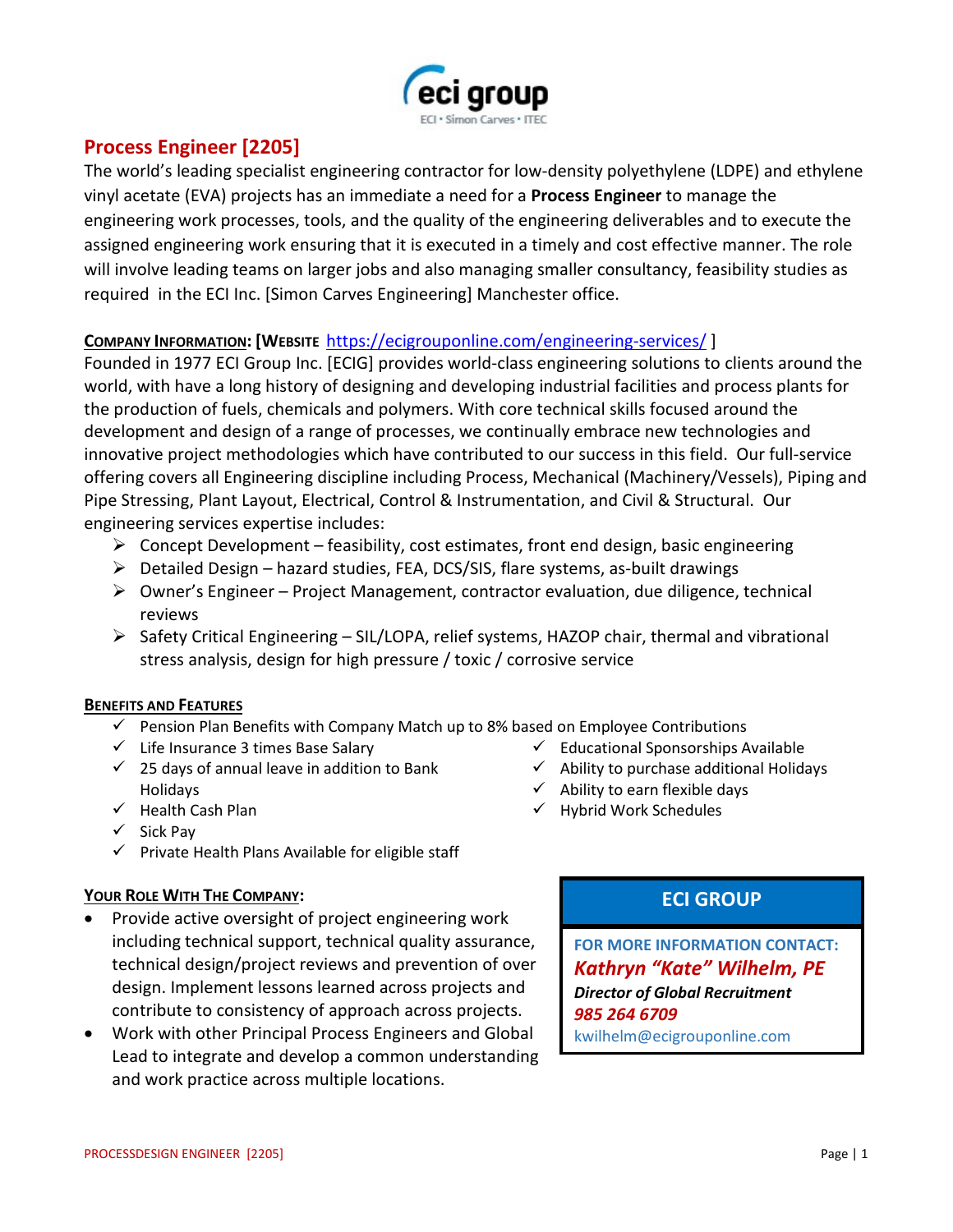

- When required act as Project manager or Lead engineer on specified projects / proposals in accordance with Company Management System.
- Implement assigned engineering work within the budget and project timescale.
- Prepare engineering deliverables in accordance with Company Management System, current legislation, project requirements and international standards. Check deliverables produced by others.
- Apply in-depth knowledge to resolve complex or unusual engineering and design problems.
- Provide technical information in support of the project team.
- Attend technical design/project reviews to ensure compliance with customer's needs and QHSE requirements.
- Participate in the development of project engineering budgets and schedules.
- Identify lessons learned from the project and communicate to others. Manage the scope of engineering work to eliminate cost / time growth.
- Identify any project scope growth and correctly document it and apply the project procedures for cost and time reimbursement.

### Commercial

- Manage the scope of engineering work to eliminate cost / time growth.
- Identify any project scope growth and correctly document it and apply the project procedures for cost and time reimbursement.
- Identify project risk and address risk mitigation measures.
- Identify, communicate and implement cost reduction and schedule improvement opportunities.
- Seek to improve project and team efficiency so as to improve upon budget and schedule while retaining technical quality and safety.

### Customer

- Recognize Business development opportunities and identify them to the Management team.
- Ensure discipline support to project manager, as well as timely cross discipline support.
- Understand customer needs and ensure that they are being satisfied.
- Active communication with all customers to promote clear understanding.
- Develop good customer relationships (internal and external).

| <i>Internal</i>                               |                                                      |
|-----------------------------------------------|------------------------------------------------------|
| <b>Other Engineering Discipline Engineers</b> | <b>Business Development</b>                          |
| <b>Project Control Engineers</b>              | Non-Technical Disciplines (e.g. Project Finance, HR) |
| <b>Project/Proposal Managers</b>              |                                                      |
| Purchasing                                    |                                                      |
| External                                      |                                                      |
| Client (Project manager / engineers)          | <b>Subcontractor Representatives</b>                 |
| Equipment Vendor Representatives              |                                                      |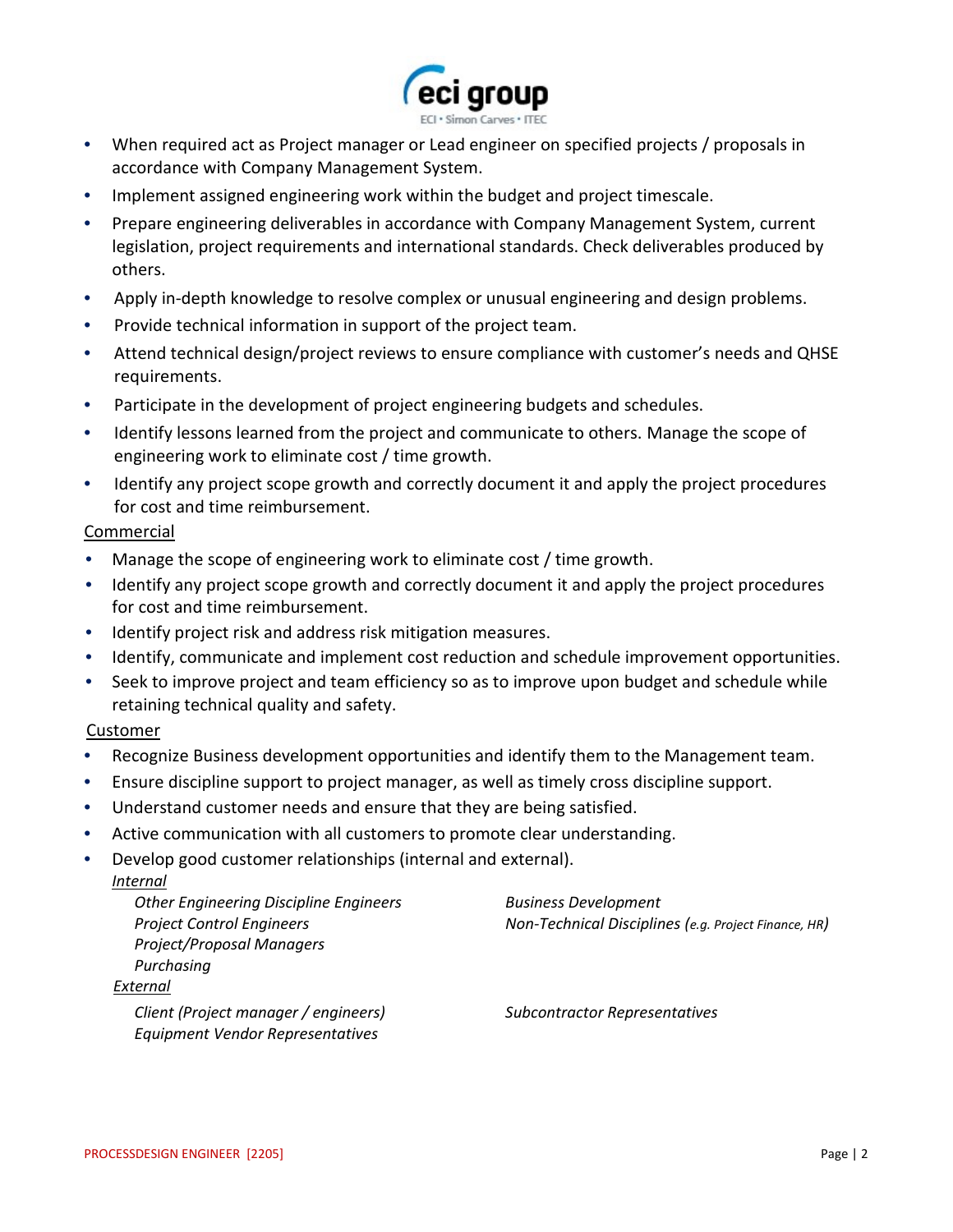

### Technical Knowledge

- Maintain knowledge of the latest standards, legislation, products and practices relating to the relevant engineering discipline to reinforce professional competency.
	- Identify and present training and learning opportunities (both individual and departmental) for consideration.
	- Work with other Principal Process Engineers and Global Lead to ensure the organization retains and develops the key skills and knowledge for continued success.
	- Provide mentorship to younger/junior engineers within the organization.
	- Provide input into the selection and recruitment of new staff to meet the business needs. Coordinate, influence and lead the activities of the discipline engineering team.
	- Promote a team environment of mutual respect with open communication, celebration of success and provide frequent positive reinforcement.

#### **COMMUNITY INFORMATION:**

- Manchester is the most-populous city and metropolitan borough in North West England and Greater Manchester, England.
- $\checkmark$  The city has the country's fifth-largest population at 547,627 lying within the United Kingdom's second-most populous urban area with a population of 2.7 million and the third most-populous county at around 2.8 million.
- $\checkmark$  ECI Group Simon Carves Engineering office is conveniently located near the Manchester International Airport.



### **BACKGROUND PROFILE:**

- Bachelor's Degree Chemical Engineering is required.
- Chartered Engineer,
- 5-10+ years of experience in various process engineering, operations or other technical roles with at minimum of 5 years in a multidisciplinary petrochemical design environment.
- 5-10 years of experience with LLDPE and HDPE technologies/licenses preferred
- Good command of, and experience with, industry standard process simulation tools (e.g. Aspen EDR/Plus/HYSYS etc.).
- Site experience (e.g. operations, commissioning, process optimization, debottlenecking etc.).
- Up-to date knowledge of key process design and engineering techniques and their applications.
- Up-to date knowledge of relevant international standards for petrochemical process plants.
- Creative problem definition and problem-solving skills.
- Excellent technical and non-technical communication skills, both written and oral.